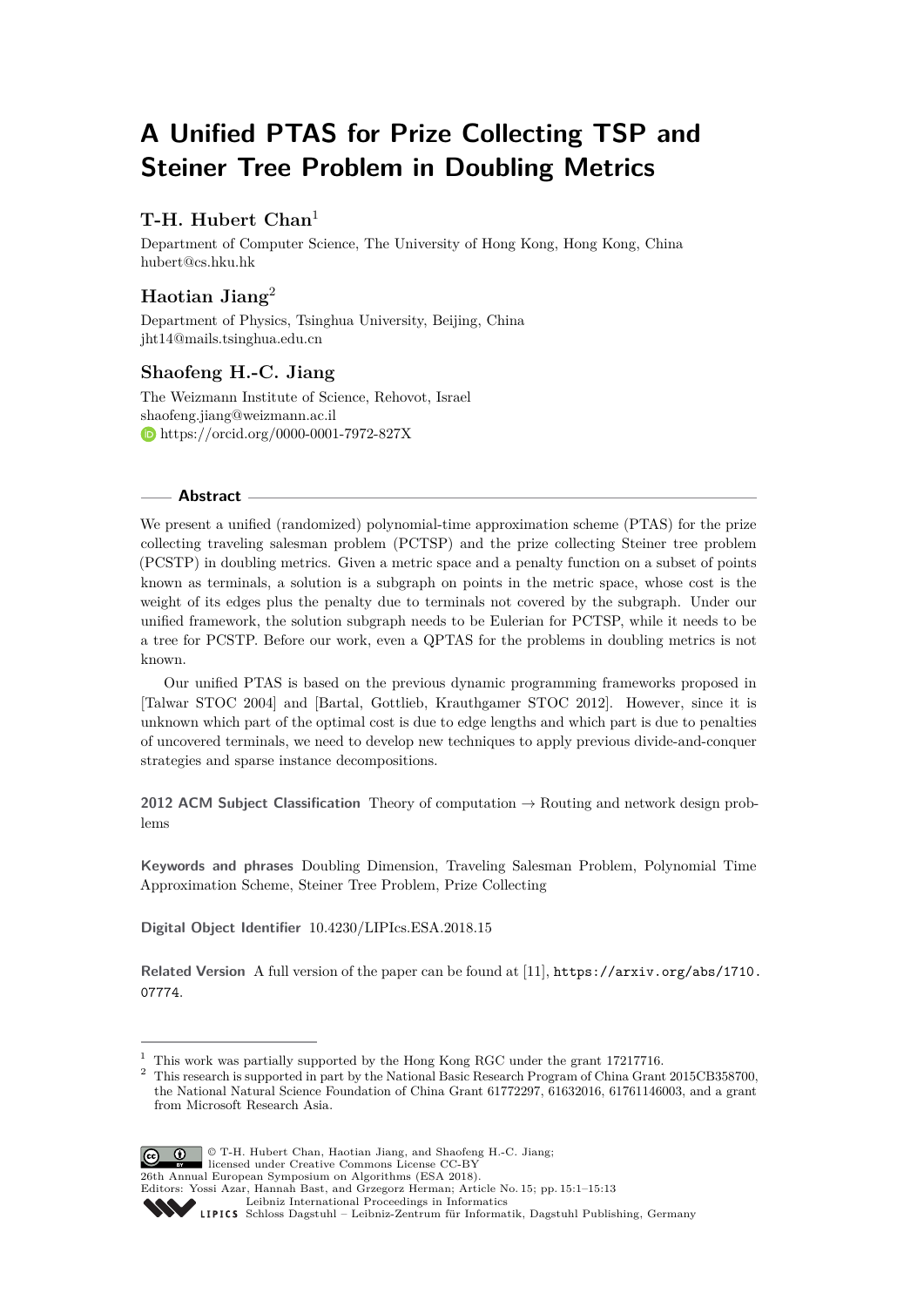## **15:2 PTAS for Prize Collecting TSP and Steiner Tree in Doubling Metrics**

# <span id="page-1-1"></span>**1 Introduction**

We study prize collecting versions of two important optimization problems: the prize collecting traveling salesman problem (PCTSP) and the prize collecting Steiner tree problem (PCSTP). In both problems, we are given a metric space and a set of points called *terminals*, and a non-negative penalty function on the terminals. A solution for either problem is a connected subgraph with vertex set from the metric. In addition, it needs to be an Eulerian (multi- )graph<sup>[3](#page-1-0)</sup> for  $PC^{TSP}$  and a tree for  $PC^{STP}$ . The cost of a solution is the sum of the weights of edges in the solution plus the sum of penalties due to terminals not visited by the solution.

**Prize Collecting Problems in General Metrics.** The prize collecting setting was first considered by Balas [\[4\]](#page-11-0), who proposed the prize collecting TSP. However, the version that Balas considered is actually more general, in the sense that each terminal is also associated with a reward, and the goal is to find a tour that minimizes the tour length plus the penalties, and collects at least a certain amount of rewards. The setting that we consider was suggested by Bienstock et al. [\[8\]](#page-12-2), and they used LP rounding to give a 2.5-approximation algorithm for the  $PC^{TSP}$  and a 3-approximation for the  $PC^{STP}$ . Later on, a unified primal-dual approach for several network design problems was proposed [\[17\]](#page-12-3); this approach improves the approximation ratios for both  $PC^{TSP}$  and  $PC^{STP}$  to 2 in general metrics. The 2-approximation had remained the state of the art for more than a decade, until Archer et al. [\[1\]](#page-11-1) finally broke the 2 barrier for both problems. Subsequently, in a note [\[16\]](#page-12-4), Goemans combined their argument with other algorithms, and gave a 1.915-approximation for the PCTSP, which is the state of the art.

**Prize Collecting Problems in Bounded Dimensional Euclidean Spaces.** PCTSP and PC<sup>STP</sup> are APX-hard in general metrics, because even the special cases, the TSP and the Steiner tree problem, are APX-hard. Although the seminal result by Arora [\[2\]](#page-11-2) showed that both TSP and STP have PTAS's in bounded dimensional Euclidean spaces, the prize collecting setting was not discussed. However, we do believe that their approach may be directly applied to get PTAS's for the prize collecting versions of both problems, with a slight modification to the dynamic programming algorithms. Later, A PTAS for the Steiner Forest Problem (which generalizes the STP) was discovered by Borradaile et al. [\[9\]](#page-12-5). Based on this result, Bateni et al. [\[7\]](#page-12-6) studied the Prize Collecting Steiner Forest Problem, and gave a PTAS for the special case when the penalties are multiplicative, but this does not readily imply a PTAS for the PC<sup>TSP</sup> or the PC<sup>STP</sup>.

**Prize Collecting Problems in Special Graphs.** Planar graphs is an important class of graphs. Both problems are considered in planar graphs, and a PTAS is presented by Bateni et al. [\[6\]](#page-12-7) for PCTSP and PCSTP. Moreover, they noted that both problems are solvable in polynomial time in bounded treewidth graphs, and their PTAS relies on a reduction to the bounded treewidth cases. They also showed that the Prize Collecting Steiner Forest Problem, which is a generalization of the  $PC^{STP}$ , is significantly harder, and it is APX-hard in planar graphs and Euclidean instances. As for the minor forbidden graphs, which generalizes planar graphs, there are PTAS's for various optimization problems, such as TSP by Demaine et al. [\[14\]](#page-12-8). However, the PTAS's for prize collecting problems, to the best of our knowledge, are unknown.

<span id="page-1-0"></span><sup>3</sup> An undirected connected multi-graph is Eulerian, if every vertex has even degree.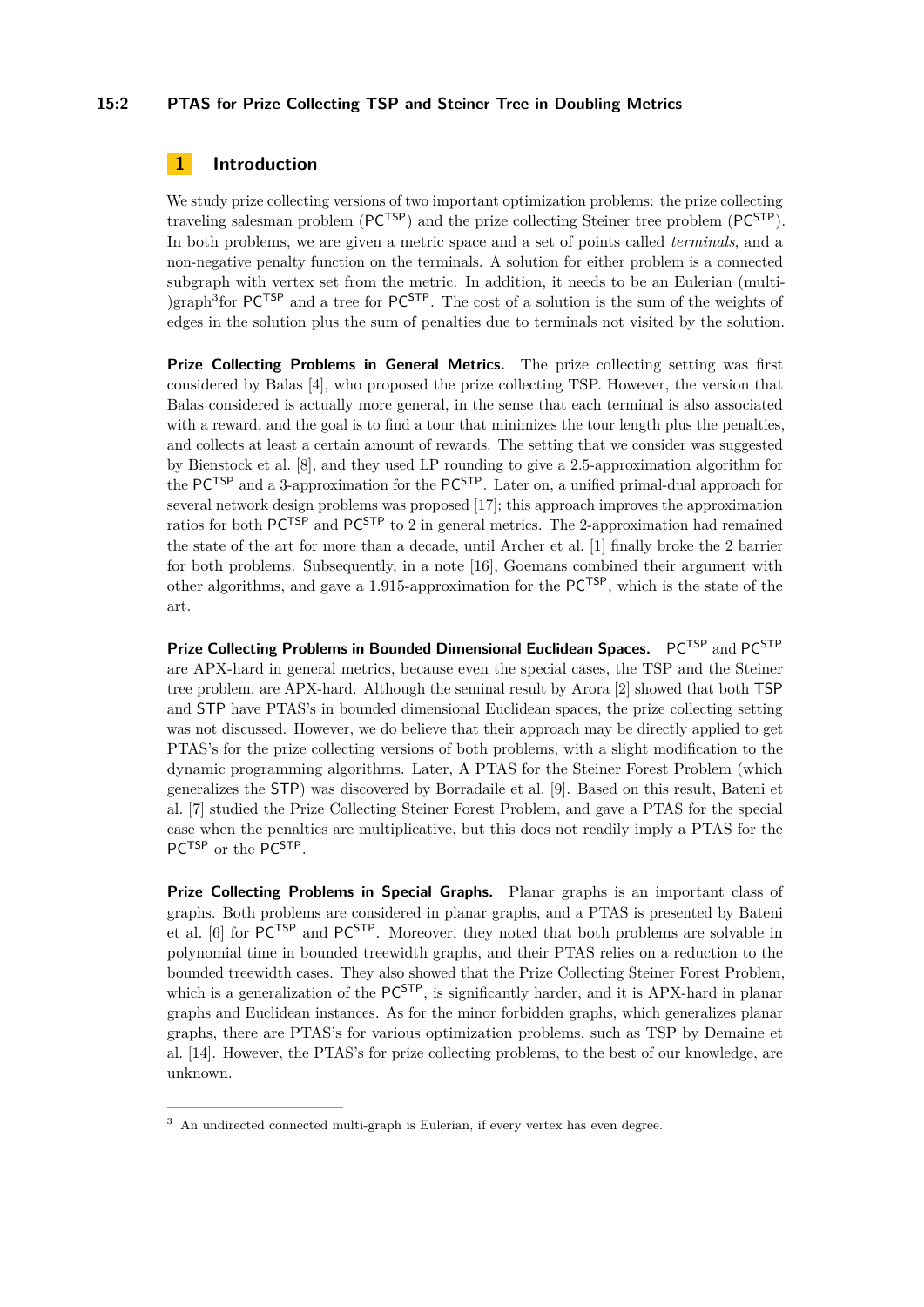**Generalizing Euclidean Dimension.** Going beyond Euclidean spaces, doubling dimension [\[3,](#page-11-3) [13,](#page-12-9) [18\]](#page-12-10) is a popular notion of dimensionality. It captures the bounded local growth of Euclidean spaces, and does not require any specific Euclidean properties such as vector representation or dot product. A metric space has doubling dimension at most *k*, if every ball can be covered by at most 2 *<sup>k</sup>* balls of half the radius. This notion generalizes the Euclidean dimension, in that every subset of  $\mathbb{R}^d$  equipped with  $\ell_2$  has doubling dimension  $O(d)$ . Although doubling metrics are more general than Euclidean spaces, recent results show that many optimization problems have similar approximation guarantees for both spaces: there exist PTAS's for the TSP [\[5\]](#page-11-4), a certain version of the TSP with neighborhoods [\[12\]](#page-12-11), and the Steiner forest problem [\[10\]](#page-12-12), in doubling metrics.

**Our Contributions.** In this paper, we extend this line of research, and give a unified PTAS framework for both  $PC^{TSP}$  and  $PC^{STP}$ . We use  $PC^X$  when the description applies to either problem. Our main result is Theorem [1.](#page-2-0)

<span id="page-2-0"></span>**Theorem 1.** For any  $0 < \epsilon < 1$ , there exists an algorithm that, for any PC<sup>X</sup> instance *with n terminal points in a metric space with doubling dimension at most k, runs in time*

$$
n^{O(1)^{O(k)}} \cdot \exp(\sqrt{\log n} \cdot O(\frac{k}{\epsilon})^{O(k)}),
$$

and returns a solution that is a  $(1+\epsilon)$ -approximation with constant probability.

**Technical Issues.** As a first trial, one might try to adapt the sparsity framework used in previous PTAS's for the TSP and Steiner forest problems [\[5,](#page-11-4) [12,](#page-12-11) [10\]](#page-12-12) in doubling metrics. The framework typically uses a polynomial-time estimator H on any ball *B*, which gives a constant approximation for  $PC^X$  on some appropriately defined sub-instance around *B*. Intuitively, the estimator works because the local behavior of a (nearly) optimal solution can be well estimated by looking at the sub-instance locally. In particular, the following properties are needed in this framework:

- If  $H(B)$  is large, then the optimal solution for the sub-instance induced on *B* is large; moreover, any (nearly) optimal solution for the global instance would have a large part of its cost due to *B*.
- If  $H(B)$  is small, then for any (nearly) optimal solution  $F$  for the global instance, the cost of *F* contributed by the sub-instance due to *B* should be small.

While the first property is somehow straightforward, the following example shows that the second property is non-trivial to achieve in PC<sup>X</sup>.

**Example Instance: Figure [1.](#page-3-0)** The example is defined on the real line. The terminals are grouped into two clusters. The left cluster contains 2*m* terminals, and the right cluster contains *m* terminals. Within each cluster, the distance between adjacent terminals is 1. The two clusters are at distance *l* apart. The penalty for each terminal is *t*. The parameters are chosen such that  $l \gg mt$  and  $t \gg m$ . Observe that for  $PC^X$ , the optimal solution is to visit all the terminals in the left cluster with total edge weights  $O(m)$  and incur the penalty *mt* for the terminals in the right cluster. The reason is that it will be too costly to add an edge to connect terminals from different clusters, and it is better to visit the cluster with more terminals and suffer the penalty for the cluster with fewer terminals.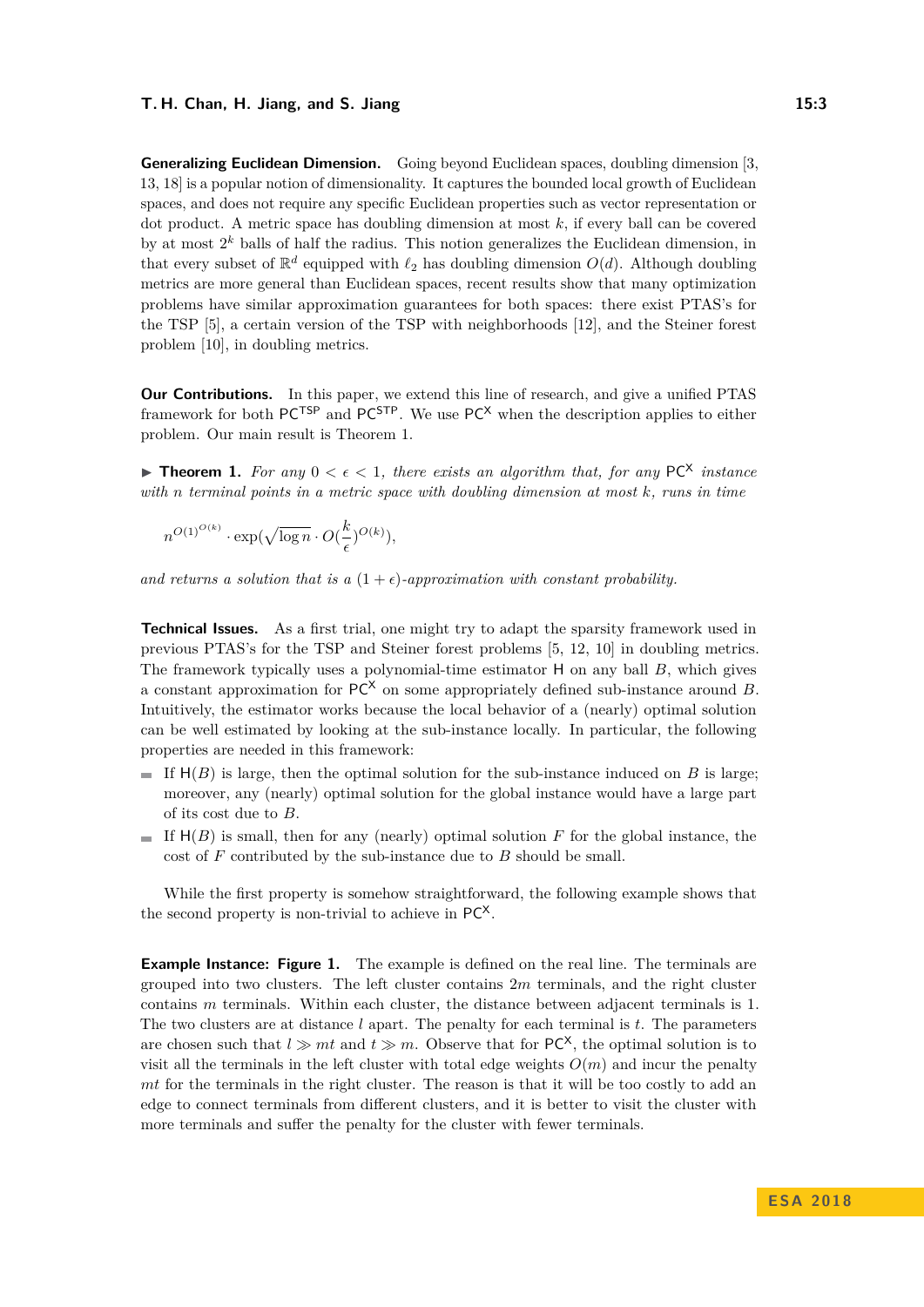<span id="page-3-0"></span>

Figure 1 Example instance for PC<sup>X</sup>.

**Local Estimator Fails on the Example Instance.** Suppose the estimator is applied around a ball *B* centered at some terminal in the right cluster with radius *r*. Then, any constantapproximate solution for the sub-instance needs to connect all  $\Theta(r)$  terminals in the ball, since the penalty for any single terminal is too large. This costs  $\Theta(r)$ . However, in the optimal solution, no terminal in the right cluster is visited and all penalties are taken, which has cost  $\Omega(tr)$ . Hence, the estimator fails to serve as an upper bound for the contribution by ball *B* to the cost of an optimal solution.

The conclusion is that the optimal solution of a local sub-instance can differ a lot from how an optimal global solution behaves for that sub-instance.

**Our Insight: Trading between Weight and Penalty.** Our example in Figure [1](#page-3-0) shows that what points a local optimal solution visits in a sub-instance can be very different from the points in the sub-instance visited by a global optimal solution. Our intuition is that the optimal cost of a sub-instance should reflect part of the cost in a global optimal solution due to the sub-instance. In other words, if a sub-instance has large optimal cost, then any global solution either  $(1)$  has a large weight within the sub-instance, or  $(2)$  suffers a large penalty due to unvisited terminals in the sub-instance. This insight leads to the following key ingredients to our solution.

**1. Inferring Local Behavior from Estimator.** In Lemma [5,](#page-9-0) we show that the value returned by the local estimator (which consists of both the weight and the penalty) on a ball *B* gives an upper bound on the weight  $w(F|_B)$  of any (near) optimal solution *F* inside ball *B*. We emphasize that this estimator is an upper bound for the *weight*  $w(F|_B)$ *only*, and is *not* an upper bound for both the weight and penalty of the optimal solution inside the ball. In the example in Figure [1,](#page-3-0) a global optimal solution does not visit the right cluster at all, and hence, the local estimator on the right cluster does give an upper bound on the *weight* part of the global solution due to the right cluster. This turns out to be sufficient because the sparsity of a solution is defined with respect to only the weight part (and not the penalty part).

Hence, the local estimator can be used in the sparsity decomposition framework [\[5,](#page-11-4) [12,](#page-12-11) [10\]](#page-12-12) to identify a *critical* instance *W*<sup>1</sup> (i.e., the local estimator reaches some threshold, but still not too large) around some ball  $B$ . Since the instance  $W_1$  is sparse enough, an approximate solution  $F_1$  can be obtained by the dynamic program framework. Then, one can recursively solve for an approximate solution  $F_2$  for the remaining instance  $W_2$ . However, we need to carefully define  $W_2$  and combine the solutions  $F_1$  and  $F_2$ , because, as we remarked before, even if the approximate algorithm returns  $F_1$  for the instance  $W_1$ , a near optimal global solution might not visit any terminals in *W*1.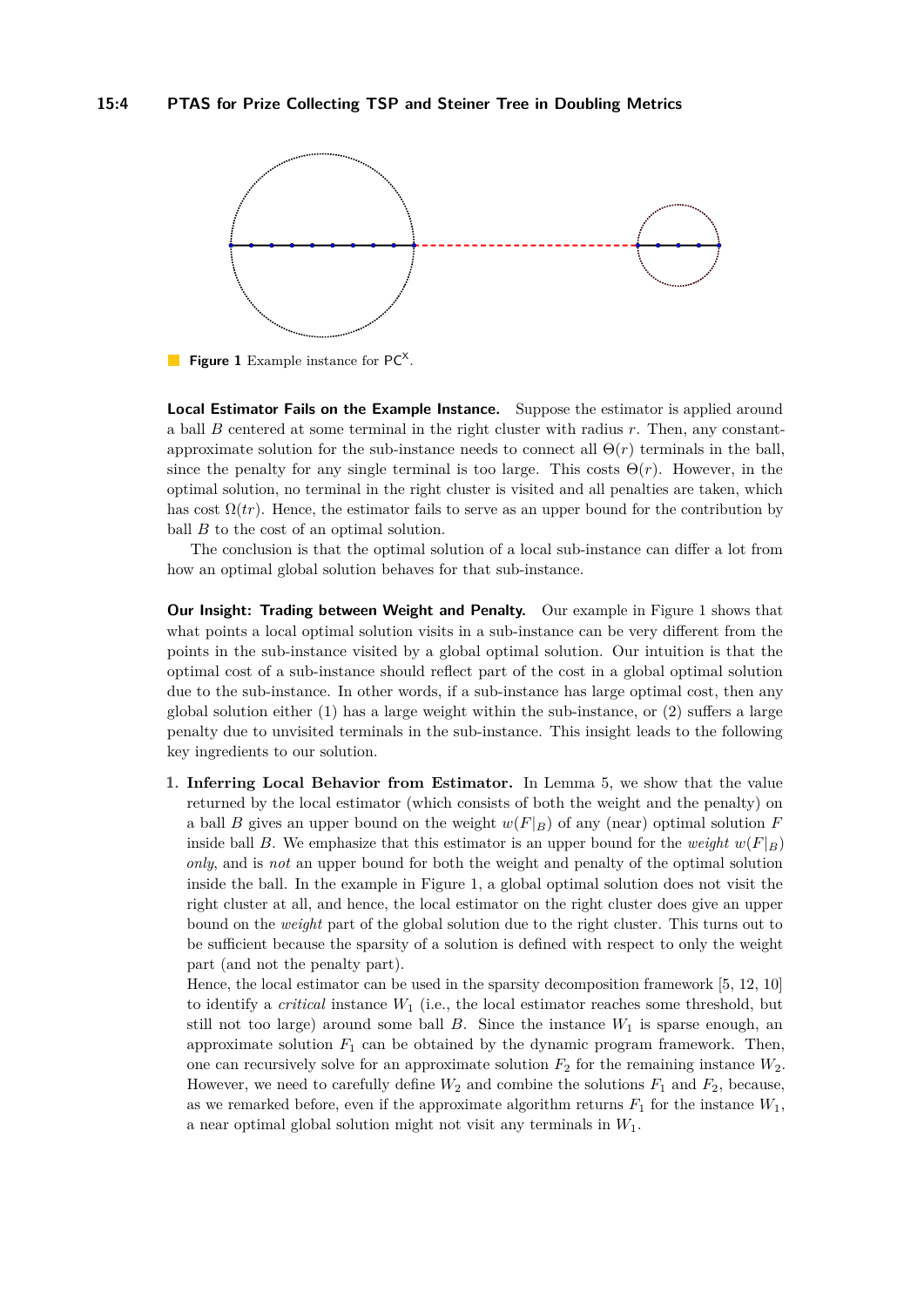**2. Adaptive Recursion.** In all previous applications of the sparsity decomposition framework, after a critical ball *B* around some center *u* is identified, the original instance is decomposed into sub-instances  $W_1$  and  $W_2$  that can be solved independently.

An issue in applying this framework is that after obtaining solutions  $F_1$  and  $F_2$  for the sub-instances, in the case that  $F_1$  and  $F_2$  are far away from each other as in our example in Figure [1](#page-3-0) where it is too costly to connect them directly, it is not clear immediately which of  $F_1$  and  $F_2$  should be the weight part of the global solution and which would become the penalty part.

We use a novel idea of the adaptive recursion, in which  $W_2$  depends on the solution  $F_1$ returned for  $W_1$ . The high level idea is that in defining the instance  $W_2$ , we add an extra terminal point at  $u$ , which becomes a representative for solution  $F_1$ . The penalty of  $u$ in  $W_2$  is the sum of the penalties of terminals in  $W_1$  minus the cost  $c(F_1)$  of solution  $F_1$ . After a solution  $F_2$  for  $W_2$  is returned, if  $F_2$  does not visit the terminal *u*, then edges in  $F_1$ are discarded, otherwise the edges in *F*<sup>1</sup> and *F*<sup>2</sup> are combined to return a global solution. We can see that in either case, the sum  $c(F_1) + c(F_2)$  of the costs of the two solutions reflect the cost of the global solution. In the first case,  $F_2$  does not visit  $u$  and hence,  $c(F_2)$  contains the penalty due to *u*, which is the penalties of unvisited terminals in *W*<sub>1</sub> minus  $c(F_1)$ . Therefore, when  $c(F_1)$  is added back, the sum simply contains the original penalties of unvisited terminals in *W*1.

In the second case,  $F_2$  does visit  $u$  and does not incur a penalty due to  $u$ . Therefore,  $c(F_1) + c(F_2)$  does reflect the cost of the global solution after combining  $F_1$  and  $F_2$ .

**Revisiting the Sparsity Structural Lemma.** Many PTAS's in the literature for TSP-like problems in doubling metrics rely on the sparsity structural lemma [\[5,](#page-11-4) Lemma 3.1]. Intuitively, it says that if a solution is sparse, then there exists a structurally light solution that is  $(1 + \epsilon)$ -approximate. Hence, one can restrict the search space to structurally light solutions, which can be explored by a dynamic program algorithm. Because of the significance of this lemma, we believe that it is worthwhile to give it a more formal inspection, and in particular, resolve some significant technical issues as follows.

*Issue with Conditioning on the Randomness of Hierarchical Decomposition.* Given a hierarchical decomposition and a solution *T*, the first step is to reroute the solution such that every cluster is only visited through some designated points known as *portals*. The randomness in the hierarchical decomposition is used to argue that the expected increase in cost to make the solution portal-respecting is small.

However, typically the randomness in the hierarchical decomposition is still needed in subsequent arguments. Hence, if one analyzes the portal-respecting procedure as a conceptually separate step, then subsequent uses of the randomness of the hierarchical decomposition need to condition on the event that the portal-respecting step does not increase the cost too much. Moreover, edges added in the portal-respecting step are actually random objects depending on the hierarchical decomposition, and hence, will in fact cross some clusters with probability 1. Unfortunately, even in the original paper by Talwar [\[20\]](#page-12-13) on the QPTAS for TSP in doubling metrics, these issues were not addressed properly.

*Issues with Patching Procedure.* A patching procedure is typically used to reduce the  $\blacksquare$ number of times a cluster is crossed. In the literature, after reducing the number of crossings, the triangle inequality is used to implicitly add some shortcutting edges outside the cluster. However, it is never argued whether these new shortcutting edges are still portal-respecting. It is plausible that making them portal-respecting might introduce new crossings.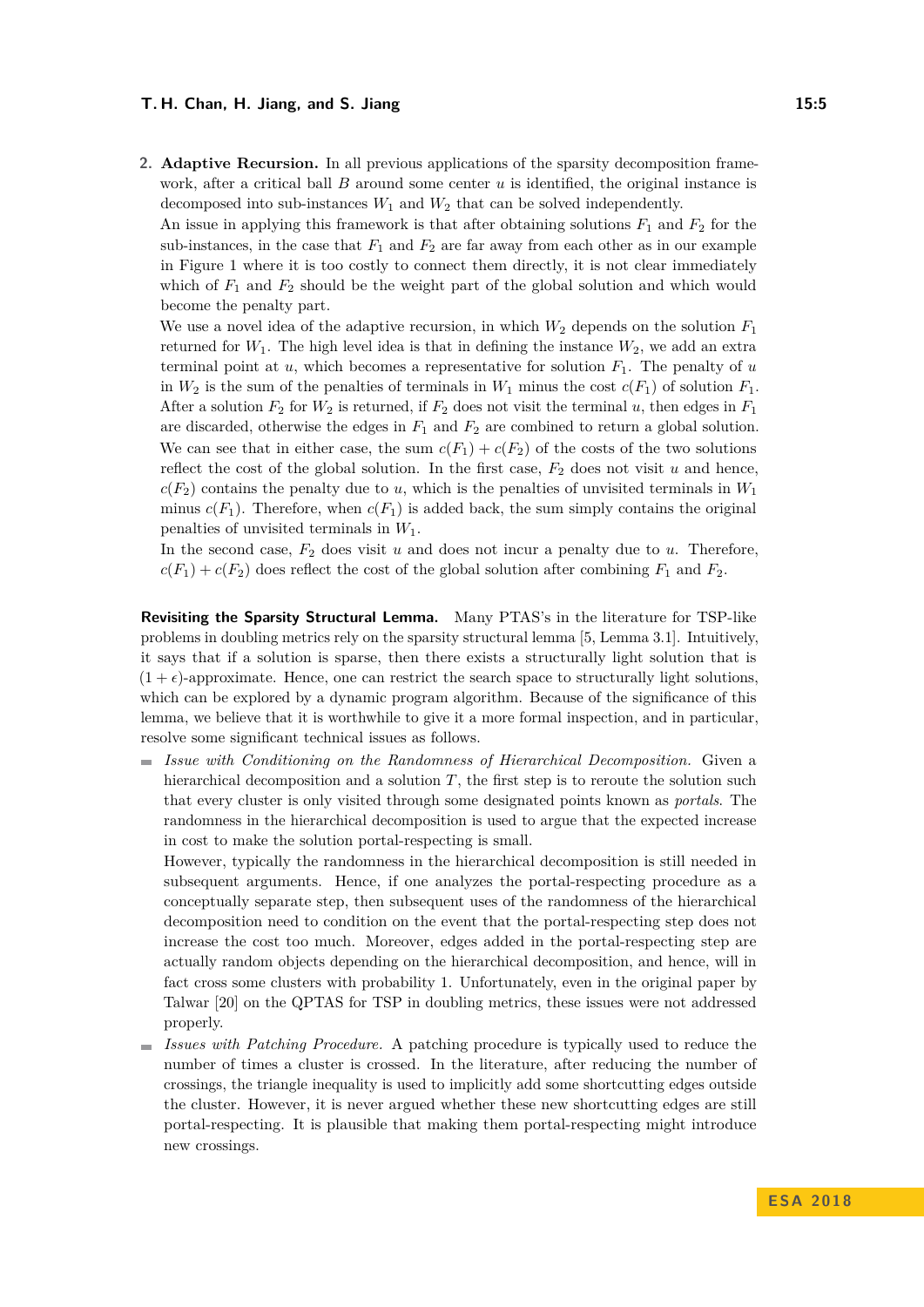#### **15:6 PTAS for Prize Collecting TSP and Steiner Tree in Doubling Metrics**

From the above discussion, it is evident that one should consider the portal-respecting step and the patching procedure together, because they both rely on the randomness of the hierarchical decomposition. To make our arguments formal, we need a more precise notation to describe portals, and we actually revisit the whole randomized hierarchical decomposition to make all relevant definitions precise. We analyze the portal-respecting step and the patching procedure together through a sophisticated accounting argument so that the patching cost is eventually charged back to the original solution (as opposed to stopping at the transformed portal-respecting solution).

Moreover, we give a unified patching lemma that works for both  $PC^{TSP}$  and  $PC^{STP}$ . Even though our proofs use similar ideas as previous works, the charging argument is significantly different. Specifically, our argument does not rely on the small MST lemma [\[20,](#page-12-13) Lemma 6], which was also used in [\[5\]](#page-11-4).

**Paper Organization.** Section [2](#page-5-0) gives the formal notation and describes the outline of the sparsity decomposition framework to solve  $PC^X$ . Section [3](#page-8-0) gives the properties of the local sparsity estimator. Section [4](#page-10-0) gives the technical details of the sparsity decomposition and shows that approximate solutions in sub-instances can be combined to give a good approximation to the global instance. Some proofs, together with other sections, are omitted due to space limit, and they can be found in the full version [\[11\]](#page-12-0).

# <span id="page-5-0"></span>**2 Preliminaries**

We consider a metric space  $M = (X, d)$  (see [\[15,](#page-12-14) [19\]](#page-12-15) for more details on metric spaces), where we refer to an element  $x \in X$  as a point or a vertex. For  $x \in X$  and  $\rho \geq 0$ , a *ball*  $B(x, \rho)$  is the set  $\{y \in X \mid d(x, y) \leq \rho\}$ . The *diameter* Diam(*Z*) of a set  $Z \subset X$  is the maximum distance between points in *Z*. For *S, T* ⊂ *X*, we denote  $d(S,T) := \min\{d(x,y): x \in S, y \in T\}$ , and for  $u \in X$ ,  $d(u, T) := d({u}, T)$ . Given a positive integer *m*, we denote  $[m] := {1, 2, \ldots, m}$ .

A set  $S \subseteq X$  is a *ρ*-packing, if any two distinct points in *S* are at a distance more than *ρ* away from each other. A set *S* is a *ρ*-cover for  $Z \subseteq X$ , if for any  $z \in Z$ , there exists  $x \in S$ such that  $d(x, z) \leq \rho$ . A set *S* is a  $\rho$ -net for *Z*, if *S* is a  $\rho$ -packing and a  $\rho$ -cover for *Z*. We assume the access to an oracle that takes a series of balls  ${B_i}_i$  where each  $B_i$  is identified by the center and radius, and returns a point  $x \in X$  such that  $\forall i, x \notin S_i^4$  $\forall i, x \notin S_i^4$ . A greedy algorithm can construct a  $\rho$ -net efficiently given the access to this oracle.

We consider metric spaces with *doubling dimension* [\[3,](#page-11-3) [18\]](#page-12-10) at most *k*; this means that for all  $x \in X$ , for all  $\rho > 0$ , every ball  $B(x, 2\rho)$  can be covered by the union of at most  $2^k$ balls of the form  $B(z, \rho)$ , where  $z \in X$ . The following fact captures a standard property of doubling metrics.

<span id="page-5-3"></span>▶ Fact 2 (Packing in Doubling Metrics [\[18\]](#page-12-10)). *Suppose in a metric space with doubling dimension at most k, a ρ*-*packing S has diameter at most R. Then,*  $|S| \leq (\frac{2R}{\rho})^k$ *.* 

**Edges.** An edge<sup>[5](#page-5-2)</sup> *e* is an unordered pair  $e = \{x, y\} \in \binom{X}{2}$  whose weight  $w(e) = d(x, y)$  is induced by the metric space  $(X, d)$ . Given a set *F* of edges, its vertex set  $V(F) := \bigcup_{e \in F} e \subset X$ is the vertices covered (or *visited*) by the edges in  $F$ . If  $T \subset X$  is a set of vertices, we use the shorthand  $T \setminus F := T \setminus V(F)$  to denote the vertices in *T* that are not covered by *F*.

<span id="page-5-1"></span>Such an oracle is trivial to construct for finite metric spaces. It may also be efficiently constructed for many special infinite metric spaces, such as bounded dimensional Euclidean spaces.

<span id="page-5-2"></span> $5$  To have a complete description, we also need the notion of self-loop, which is simply a singleton  $\{x\}$ .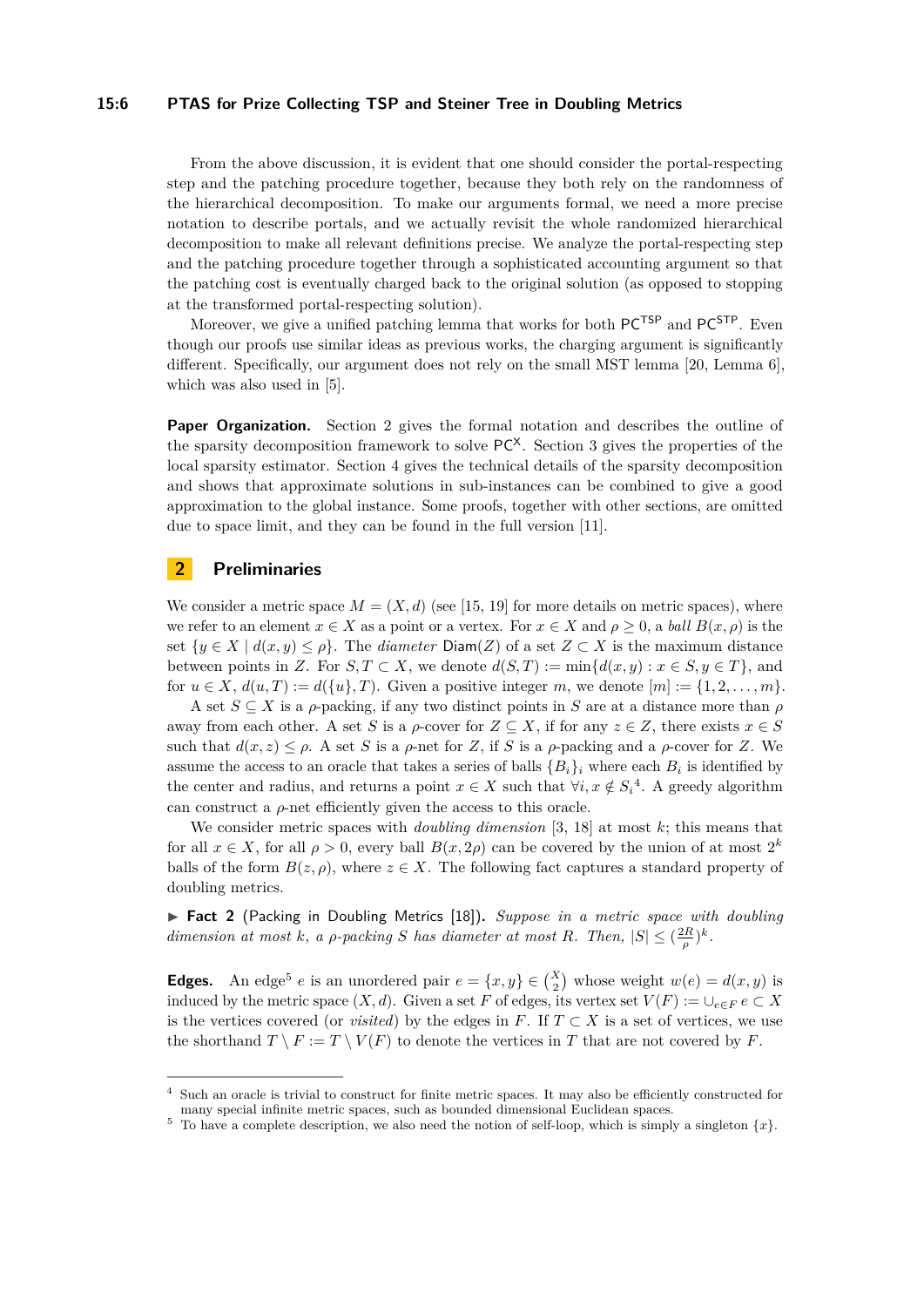**Problem Definition.** We give a unifying framework for the prize collecting traveling salesman problem ( $PC^{TSP}$ ) and the prize collecting Steiner tree problem ( $PC^{STP}$ ), and we use  $PC^{X}$ when the description applies to both problems. An instance  $W = (T, \pi)$  of PC<sup>X</sup> consists of a set  $T \subset X$  of *terminals* (where  $|W| := |T| = n$ ) and a penalty function  $\pi : T \to \mathbb{R}_+$ . The goal is to find a (multi-)set  $F \subset {X \choose 2}$  of edges with minimum cost<sup>[6](#page-6-0)</sup>  $c_W(F) := w(F) + \pi(T \setminus F)$ , such that the following additional conditions are satisfied for each specific problem:

- For PC<sup>TSP</sup>, the edges in the multi-set *F* form a circuit on  $V(F)$ ; for  $|V(F)| = 1$ , *F* contains only a single self-loop (with zero weight).
- For PC<sup>STP</sup>, the edges *F* form a connected graph on  $V(F)$ , where we also allow the  $\blacksquare$ degenerate case when *F* is a singleton containing a self-loop. The vertices in  $V(F) \setminus T$ are known as *Steiner* points.

**Simplifying Assumptions and Rescaling Instance.** Fix some constant  $\epsilon > 0$ . Since we consider asymptotic running time to obtain  $(1 + \epsilon)$ -approximation for PC<sup>X</sup>, we consider sufficiently large  $n > \frac{1}{\epsilon}$ . Since *F* can contain a self-loop, an optimal solution covers at least one terminal  $u$ . Moreover, there is some terminal  $v$  (which could be the same as  $u$ ) such that the solution covers *v* and does not cover any terminal *v*' with  $d(u, v') > d(u, v)$ . Since we aim for polynomial time algorithms, we can afford to enumerate the  $O(n^2)$  choices for *u* and *v*.

For some choice of *u* and *v*, suppose  $R := d(u, v)$ . Then, R is a lower bound on the cost of an optimal solution. Moreover, the optimal solution *F* has weight  $w(F)$  at most  $nR$ . and hence, we do not need to consider points at distances larger than *nR* from *u*. Since *F* contains at most 2*n* edges (because of Steiner points in PC<sup>STP</sup>), if we consider an  $\frac{\epsilon R}{32n^2}$ -net *S* for *X* and replace every point in *F* with its closest net-point in *S*, the cost increases by at most  $\epsilon$  · OPT. Hence, after rescaling, we can assume that inter-point distance is at least 1 and we consider distances up to  $O(\frac{n^3}{\epsilon})$  $\left(\frac{b^2}{\epsilon}\right)$  = poly(*n*). By the packing property of doubling dimension (Fact [2\)](#page-5-3), we can hence assume  $|X| \le O(\frac{n}{\epsilon})^{O(k)} \le O(n)^{O(k)}$ .

**Hierarchical Nets.** As in [\[5\]](#page-11-4), we consider some parameter  $s = (\log n)^{\frac{c}{k}} \geq 4$ , where  $0 < c < 1$ is a universal constant that is sufficiently small. Set  $L := O(\log_s n) = O(\frac{k \log n}{\log \log n})$ . A greedy algorithm can construct  $N_L \subseteq N_{L-1} \subseteq \cdots \subseteq N_1 \subseteq N_0 = N_{-1} = \cdots = X$  such that for each *i*,  $N_i$  is an *s*<sup>*i*</sup>-net for  $N_{i-1}$ , where we say *distance scale s*<sup>*i*</sup> is of *height i*.

**Net-Respecting Solution.** As defined in [\[5\]](#page-11-4), a graph *F* is net-respecting with respect to  $\{N_i\}_{i\in[L]}$  and  $\epsilon > 0$  if for every edge  $\{x, y\}$  in *F*, both *x* and *y* belong to  $N_i$ , where  $s^i \leq \epsilon \cdot d(x, y) < s^{i+1}$ . By [\[5,](#page-11-4) Lemma 1.6], any graph *F* may be converted to a net-respecting *F*<sup> $\prime$ </sup> visiting all points that *F* visits, and  $w(F') \leq (1 + O(\epsilon)) \cdot w(F)$ .

Given an instance  $W$  of a problem, let  $\mathsf{OPT}(W)$  be an optimal solution; when the context is clear, we also use  $\mathsf{OPT}(W)$  to denote the cost  $c(\mathsf{OPT}(W))$ , which includes both its weight and the incurred penalty; similarly,  $\mathsf{OPT}^{nr}(W)$  refers to an optimal net-respecting solution.

# <span id="page-6-1"></span>**2.1 Overview**

We achieve a PTAS for  $PC^X$  by a unified framework, which is based on the framework of sparse instance decomposition as in [\[5,](#page-11-4) [12,](#page-12-11) [10\]](#page-12-12).

<span id="page-6-0"></span><sup>&</sup>lt;sup>6</sup> When the context is clear, we drop the subscript in  $c_W(\cdot)$ .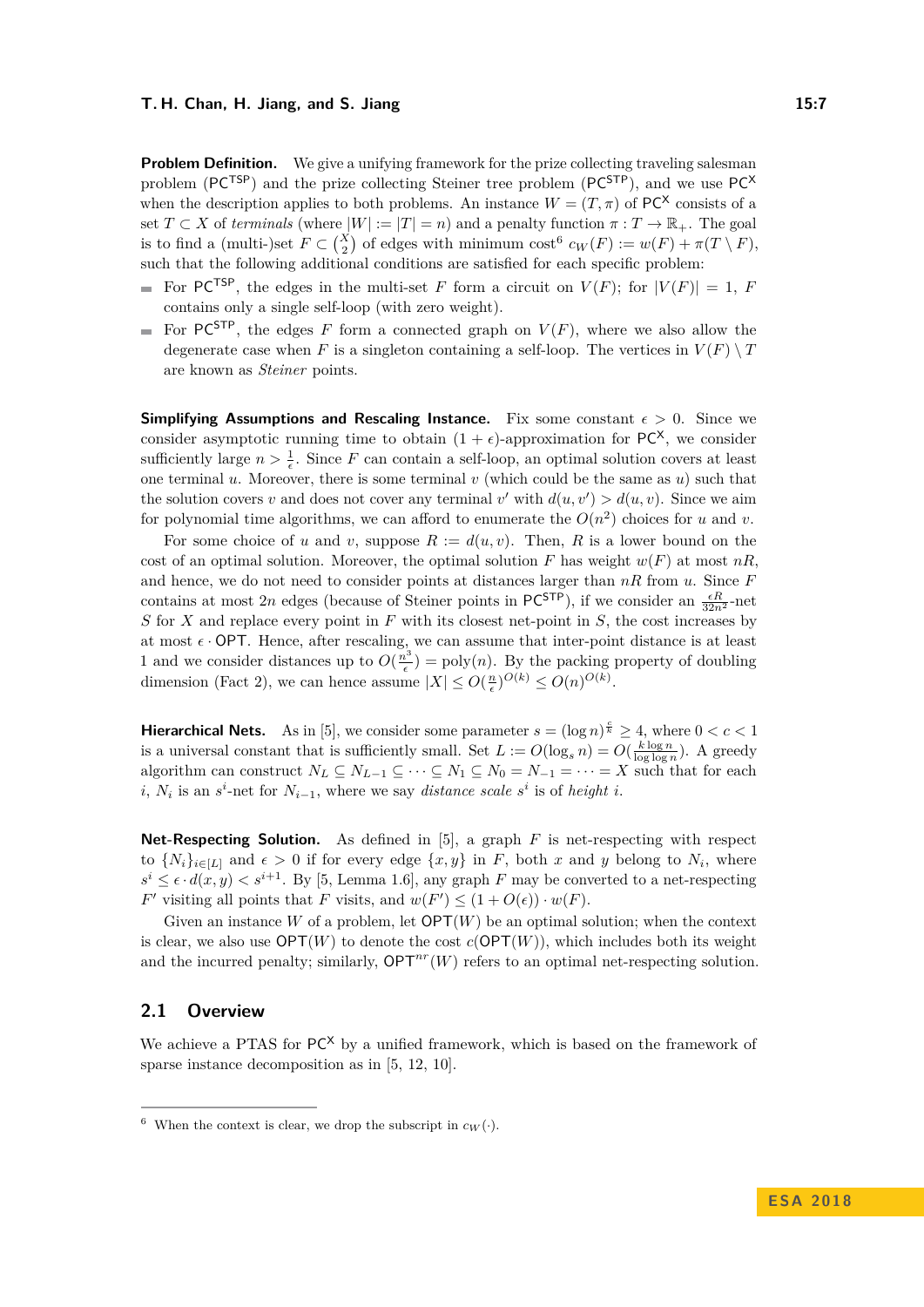#### **15:8 PTAS for Prize Collecting TSP and Steiner Tree in Doubling Metrics**

**Sparse Solution [\[5\]](#page-11-4).** Given an edge set *F* and a subset  $S \subseteq X$ ,  $F|_S := \{e \in F : e \subseteq S\}$  is the edges in *F* totally contained in *S*. An edge set *F* is called *q*-sparse, if for all  $i \in [L]$  and all  $u \in N_i$ ,  $w(F|_{B(u,3s^i)}) \leq q \cdot s^i$ .

**Sparsity Structural Property.** An important technical lemma [\[5,](#page-11-4) Lemma 3.1] in this framework states that if a (net-respecting) solution  $F$  is sparse, then with constant probability, there is some  $(1 + \epsilon)$ -approximate solution  $\widehat{F}$  that is *structurally light* with respect to some randomized *hierarchical decomposition*. Then, a bottom-up dynamic program based on the hierarchical decomposition searches for the best solution with the lightness structural property in polynomial time.

 $\triangleright$  Remark. We observe that this technical lemma is used crucially in all previous works on PTAS's for TSP variants in doubling metrics. Hence, we believe that its proof should be verified rigorously. In Section [1,](#page-1-1) we outlined the technical issue in the original proof [\[5\]](#page-11-4), and this issue actually appeared as far as in the first paper on TSP for doubling metrics [\[20\]](#page-12-13). In the full version, we give a detailed description to complete the proof of this important lemma.

**Sparsity Heuristic.** As in [\[5,](#page-11-4) [12,](#page-12-11) [10\]](#page-12-12), we estimate the local sparsity of an optimal netrespecting solution with a heuristic. For  $i \in [L]$  and  $u \in N_i$ , given an instance *W*, the heuristic  $\mathsf{H}^{(i)}_u(W)$  is supposed to estimate the sparsity of an optimal net-respecting solution in the ball  $B' := B(u, O(s<sup>i</sup>))$ . We shall see in Section [3](#page-8-0) that the heuristic actually gives a constant approximation to some appropriately defined sub-instance  $W'$  in the ball  $B'$ .

**Divide and Conquer.** Once we have a sparsity estimator, the original instance can be decomposed into sparse sub-instances, whose approximate solutions can be found efficiently. As we shall see, the partial solutions are combined with the following extension operator. The algorithm outline is described in Figure [2.](#page-8-1)

 $\triangleright$  **Definition 3** (Solution Extension). Given two partial solutions *F* and *F'* of edges, we define the *extension* of *F* with *F'* at point *u* as  $F \leftarrow u F' := \begin{cases} F \cup F', & \text{if } u \in V(F) \cap V(F'); \\ \Gamma, & \text{if } u \in V(F) \cap V(F') \end{cases}$ *F,* otherwise*.*

**Analysis of Approximation Ratio.** We follow the inductive proof as in [\[5\]](#page-11-4) to show that with constant probability (where the randomness comes from  $DP$ ),  $\mathsf{ALG}(W)$  in Figure [2](#page-8-1) returns a solution with expected length at most  $\frac{1+\epsilon}{1-\epsilon}$ . OPT<sup>*nr*</sup>(*W*), where expectation is over the randomness of decomposition into sparse instances in Step 4.

As we shall see, in  $\mathsf{ALG}(W)$ , the subroutine DP is called at most poly $(n)$  times (either explicitly in the recursion or in the heuristic  $H^{(i)}$ ). Hence, with constant probability, all solutions returned by all instances of DP have appropriate approximation guarantees.

Suppose  $F_1$  and  $F_2$  are solutions returned by  $DP(W_1)$  and  $ALG(W_2)$ , respectively. We use  $c_i$  as a shorthand for  $c_{W_i}$ , for  $i = 1, 2$ , and  $c$  as a shorthand for  $c_W$ . Since we assume that *W*<sub>1</sub> is sparse enough and DP behaves correctly,  $c_1(F_1) \leq (1 + \epsilon) \cdot \text{OPT}(W_1)$ . The induction hypothesis states that  $\mathbf{E}[c_2(F_2)|W_2] \leq \frac{1+\epsilon}{1-\epsilon} \cdot \mathsf{OPT}^{nr}(W_2)$ .

In Step 4, equation [\(2\)](#page-8-2) guarantees that  $\mathbf{E}[\mathsf{OPT}(W_1)] \leq \frac{1}{1-\epsilon} \cdot (\mathsf{OPT}^{nr}(W) - \mathbf{E}[\mathsf{OPT}^{nr}(W_2)]).$ By equation [\(1\)](#page-8-3),  $c(F_2 \leftarrow_u F_1) \leq c_1(F_1) + c_2(F_2)$ . Hence, it follows that

$$
\mathbf{E}[\mathsf{ALG}(W)] \le \mathbf{E}[c_1(F_1) + c_2(F_2)] \le \frac{1+\epsilon}{1-\epsilon} \cdot \mathsf{OPT}^{nr}(W) = (1+O(\epsilon)) \cdot \mathsf{OPT}(W),
$$

achieving the desired ratio.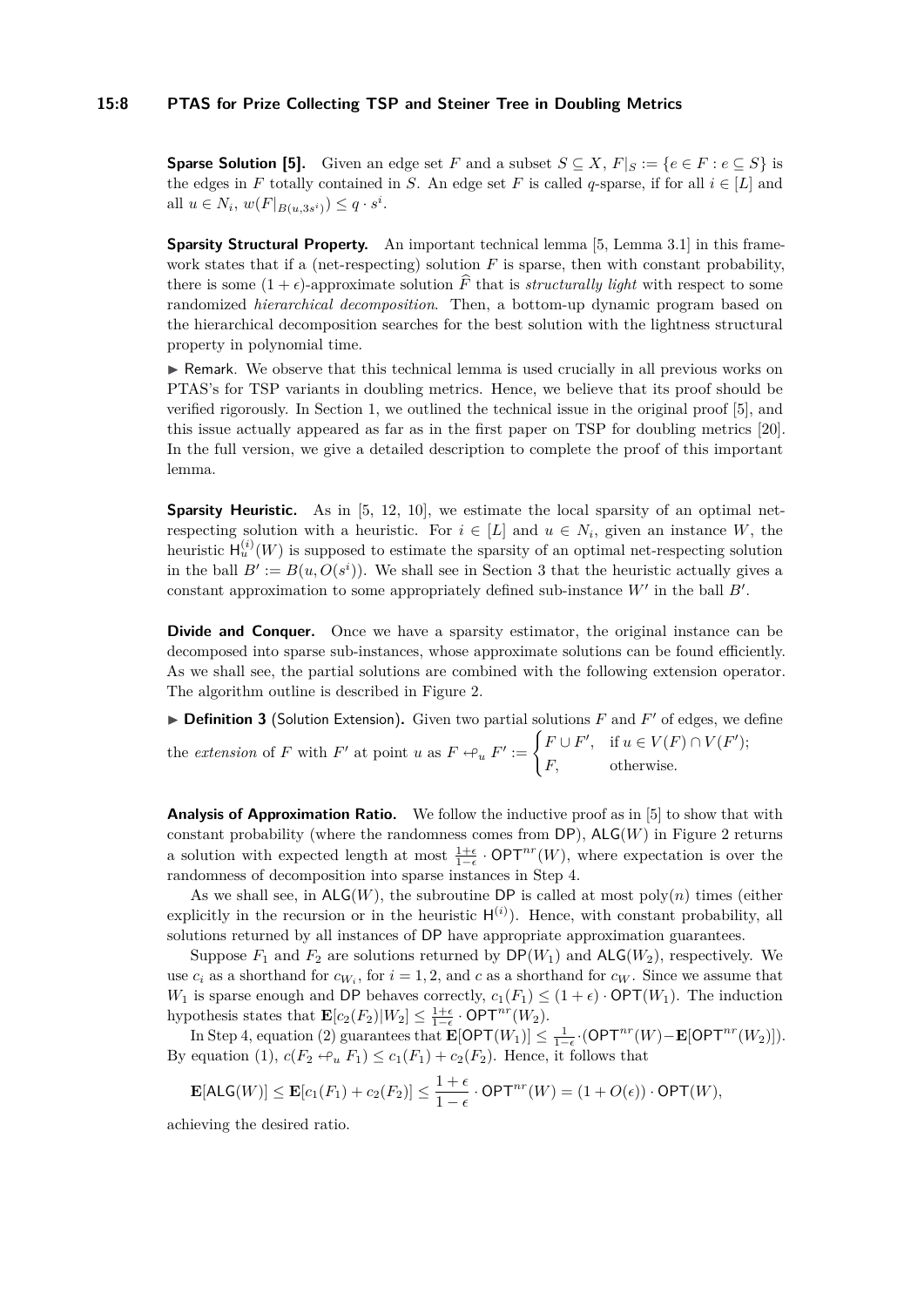<span id="page-8-1"></span>**Generic Algorithm.** We describe a generic framework that applies to  $PC^{\chi}$ . Similar framework is also used in [\[5,](#page-11-4) [12,](#page-12-11) [10\]](#page-12-12) to obtain PTAS's for TSP related problems. Given an instance  $W$ , we describe the recursive algorithm  $\mathsf{ALG}(W)$  as follows. This description is mostly the same with that in [\[10\]](#page-12-12), except that the decomposition in Step 4 is more involved.

- **1. Base Case.** If  $|W| = n$  is smaller than some constant threshold, solve the problem by brute force, recalling that  $|X| \leq O(\frac{n}{\epsilon})^{O(k)}$ .
- **2. Sparse Instance.** If for all  $i \in [L]$ , for all  $u \in N_i$ ,  $H_u^{(i)}(W)$  is at most  $q_0 \cdot s^i$ , for some appropriate threshold  $q_0$ , call the subroutine  $DP(W)$  to return a solution, and terminate.
- **3. Identify Critical Instance.** Otherwise, let *i* be the smallest height such that there exists  $u \in N_i$  with *critical*  $H_u^{(i)}(W) > q_0 \cdot s^i$ ; in this case, choose  $u \in N_i$  such that  $H_u^{(i)}(W)$  is maximized.
- **4. Divide and Conquer.** Define a sub-instance *W*<sup>1</sup> from around the critical instance (possibly using randomness). Loosely speaking, *W*<sup>1</sup> is a sparse enough sub-instance induced in the region around  $u$  at distance scale  $s^i$ . Since it is sparse enough, we apply the dynamic programming algorithm on  $W_1$  and get solution  $F_1$ .

We define an appropriate sub-instance  $W_2$  *with the information of*  $F_1$ . Intuitively,  $W_2$ captures the remaining sub-problem not included in  $W_1$ . We emphasize that as opposed to previous work [\[5,](#page-11-4) [12,](#page-12-11) [10\]](#page-12-12),  $W_2$  can depend on  $F_1$  (through the choice of the penalty function). Moreover, we ensure that any solution  $F_2$  of  $W_2$  can be extended to  $F_2 \leftrightarrow_u F_1$ as a solution for *W*, and the following holds:

<span id="page-8-3"></span>
$$
c_W(F_2 \leftrightarrow_u F_1) \leq c_{W_1}(F_1) + c_{W_2}(F_2). \tag{1}
$$

We solve  $W_2$  recursively and suppose the solution is  $F_2$ . We note that  $\mathsf{H}_u^{(i)}(W_2) \leq q_0 \cdot s^i$ , and hence the recursion will terminate.

Moreover, the following property holds:

<span id="page-8-2"></span>
$$
\mathbf{E}[\mathsf{OPT}(W_1)] \le \frac{1}{1-\epsilon} \cdot (\mathsf{OPT}^{nr}(W) - \mathbf{E}[\mathsf{OPT}^{nr}(W_2)]),\tag{2}
$$

where the expectation is over the randomness of the decomposition. We return  $F := F_2 \leftrightarrow_u F_1$  as a solution to *W*.

**Figure 2** Algorithm Outline.

**Analysis of Running Time.** As mentioned above, if  $H_u^{(i)}(W)$  is found to be critical, then in the decomposed sub-instances  $W_1$  and  $W_2$ ,  $H_u^{(i)}(W_2)$  should be small. Hence, it follows that there will be at most  $|X| \cdot L = \text{poly}(n)$  recursive calls to **ALG**. Therefore, as far as obtaining polynomial running times, it suffices to analyze the running time of the dynamic program DP. The details are provided in the full version.

# <span id="page-8-0"></span>**3 Sparsity Estimator for PC<sup>X</sup>**

Recall that in the framework outlined in Section [2,](#page-5-0) given an instance *W* of  $PC^X$ , we wish to estimate the weight of  $\mathsf{OPT}^{nr}(W)|_{B(u,3s^i)}$  with some heuristic  $\mathsf{H}^{(i)}_u(W)$ . We consider a more general sub-instance associated with the ball  $B(u, ts^i)$  for  $t \geq 1$ .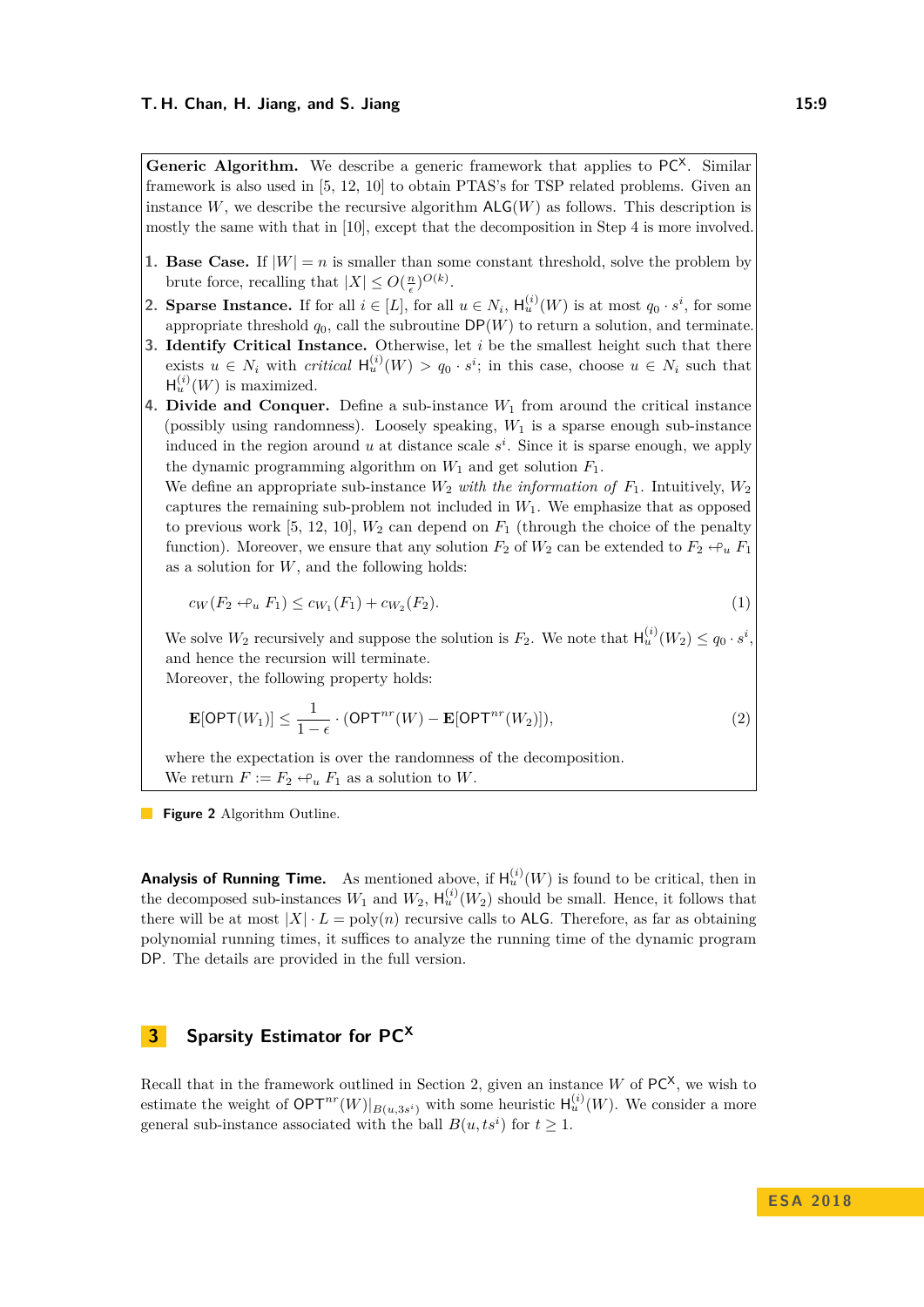#### **15:10 PTAS for Prize Collecting TSP and Steiner Tree in Doubling Metrics**

**Auxiliary Sub-Instance.** Given an instance  $W = (T, \pi)$ ,  $i \in [L]$ ,  $u \in N_i$  and  $t \geq 1$ , the sub-instance  $W_u^{(i,t)}$  is characterized by terminal set  $W \cap B(u, ts^i)$ , equipped with penalties given by the same  $\pi$ . Using the classical (deterministic) 2-approximation algorithms by Goemans and Williamson for  $PC^X$  [\[17\]](#page-12-3), we obtain a 2-approximation and then make it net-respecting to produce solution  $F_u^{(i,t)}$ , which has cost  $c(F_u^{(i,t)}) \leq 2(1+O(\epsilon)) \cdot \text{OPT}(W_u^{(i,t)})$ .

**Defining the Heuristic.** The heuristic is defined as  $H_u^{(i)}(W) := c(F_u^{(i,4)})$ .

In order to show that the heuristic gives a good upper bound on the local sparsity of an optimal net-respecting solution, we need the following structural result in Proposition [4](#page-9-1) [\[10,](#page-12-12) Lemma 3.2] on the existence of long chain in well-separated terminals in a Steiner tree. As we shall see, the corresponding argument for the case PCTSP is trivial.

Given an edge set F, a *chain* in F is specified by a sequence of points  $(p_1, p_2, \ldots, p_l)$  such that there is an edge  $\{p_i, p_{i+1}\}\$ in *F* between adjacent points, and the degree of an internal point  $p_i$  (where  $2 \leq i \leq l-1$ ) in *F* is exactly 2.

<span id="page-9-1"></span>I **Proposition 4** (Well-Separated Terminals Contains A Long Chain)**.** *Suppose S and T are sets in a metric space with doubling dimension at most*  $k$  *such that*  $Diam(S \cup T) \le D$ , and  $d(S,T) \geq \tau D$ , where  $0 < \tau < 1$ . Suppose *F* is an optimal net-respecting Steiner tree covering *the terminals in*  $S \cup T$ *. Then, there is a chain in F with weight at least*  $\frac{\tau^2}{4096k^2} \cdot D$  *such that any internal point in the chain is a Steiner point.*

<span id="page-9-0"></span>▶ **Lemma 5** (Local Sparsity Estimator). Let *F* be an optimal net-respecting solution for an *instance W* of PC<sup> $\times$ </sup>. Then, for any  $i \in [L]$ ,  $u \in N_i$  and  $t \geq 1$ , we have  $w(F|_{B(u,ts^i)}) \leq c(F_u^{(i,t+1)}) + O(\frac{skt}{\epsilon})^{O(k)} \cdot s^i$ .

**Proof.** We follow the proof strategy in [\[10,](#page-12-12) Lemma 3.3], except that now a feasible solution needs not visit all terminals and can incur penalties instead. We denote  $B := B(u, ts^i)$  and  $\widehat{B} := B(u, (t+1)s^i).$ 

Given an optimal net-respecting solution  $F$  for instance  $W$  of  $PC^X$ , we shall construct another net-respecting solution in the following steps.

- **1.** Remove edges in  $F|_B$ .
- 2. Add edges  $F_u^{(i,t+1)}$  corresponding to some approximate solution to the instance  $W_u^{(i,t+1)}$ restricted to the ball  $\widehat{B}$ .
- **3.** Let  $\eta := \Theta(\frac{\epsilon}{(t+1)k^2})$ , where the constant in Theta depends on Proposition [4.](#page-9-1) Let *j* be the integer such that  $s^j \le \max\{1, \Theta(\frac{\epsilon}{(t+1)k^2}) \cdot s^i\} < s^{j+1}$ .

Add edges in a minimum spanning tree *H* of  $N_j \cap B(u,(t+2)s^i)$  and edges to connect *H* to  $F_u^{(i,t+1)}$ .

Convert each added edge into a net-respecting path if necessary. Observe that the weight of edges added in this step is  $O(\frac{stk}{\epsilon})^{O(k)} \cdot s^i$ .

**4.** So far we have accounted for every terminal inside  $\widehat{B}$ , which is either visited or charged with its penalty according to  $c(F_u^{(i,t+1)})$ . We will give a more detailed description to ensure that the terminals outside  $\overline{B}$  that are covered by  $F$  will still be covered by the new solution.

For  $PC^{TSP}$ , we will show that this step can be achieved by increasing the weight by at most  $O(\frac{stk}{\epsilon})^{O(k)} \cdot s^i$ ; for PC<sup>STP</sup>, this can be achieved by replacing some edges without increasing the weight.

Hence, after the claim in Step 4 is proved, the optimality of *F* implies the result.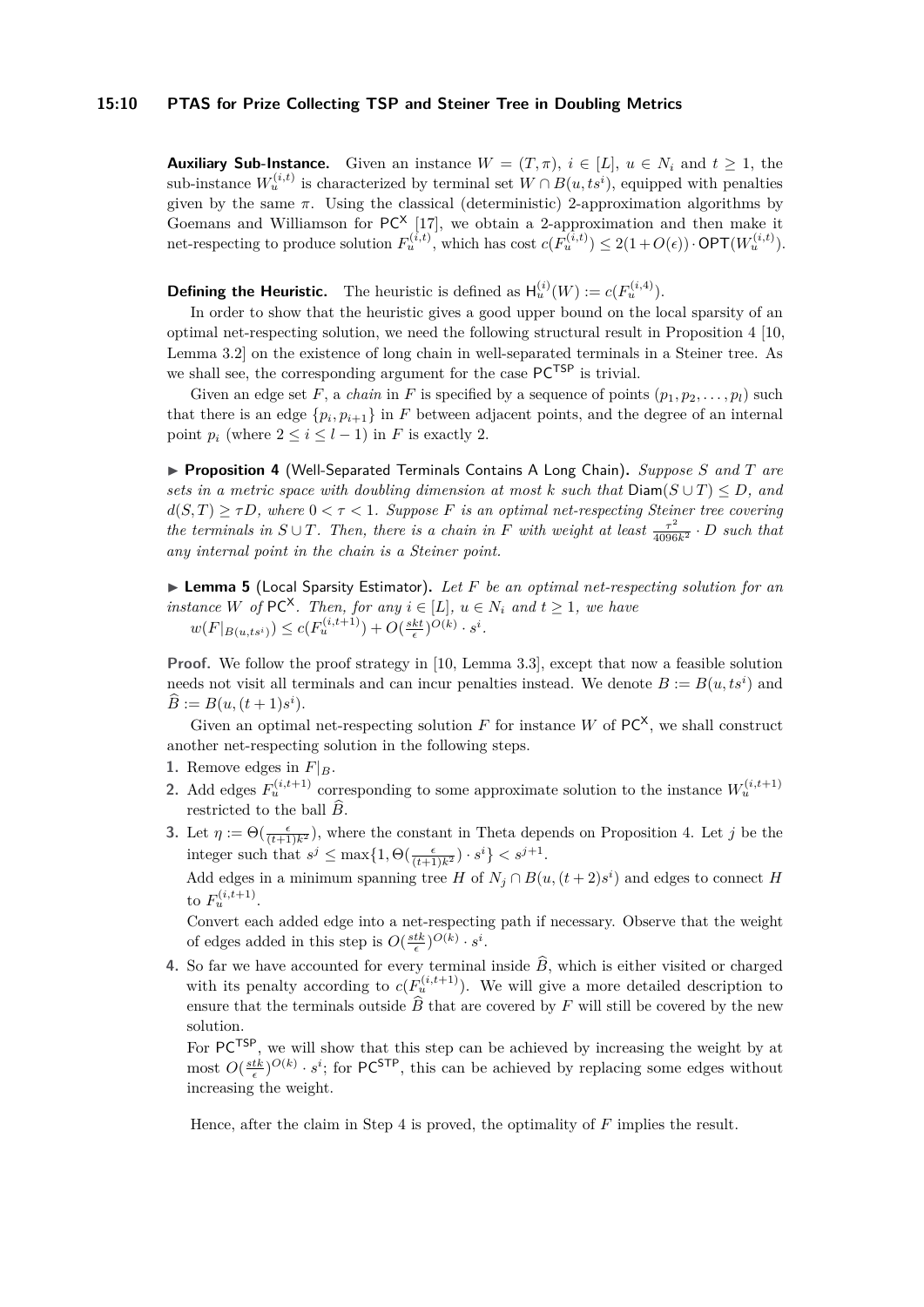**Ensuring Terminals Outside**  $\hat{B}$  **are accounted for.** We achieve this by considering the following steps.

- **1.** Consider a connected component *C* in  $F \setminus (F|_B)$ . Recall that the goal is to make sure that all terminals outside  $\hat{B}$  that are visited by *C* will also be visited in the new solution.
- **2.** Pick some *x* in  $C \cap B$ . If no such *x* exists, this implies that we have the trivial situation  $F|_B = \emptyset$ . Let  $\widehat{C} \subseteq C$  be the maximal connected component containing *x* that is contained within  $\widehat{B}$ . Define  $S := \widehat{C} \cap B$  (which contains *x*) and  $T := \{y \in \widehat{C} \cap \widehat{B} : \exists v \notin \widehat{B}, \{y, v\} \in F\},\$ which corresponds to the points that are connected to the outside  $\hat{B}$ . Again, the case that  $T = \emptyset$  is trivial.

**Case (a):** There exists  $y \in T$ ,  $d(u, y) \leq (t + \frac{1}{2})s^i$ . In this case, this implies there is some  $v \notin \widehat{B}$  such that  $\{y, v\} \in F$  and  $d(y, v) \geq \frac{s^i}{2}$  $\frac{s^2}{2}$ . Since *F* is net-respecting, this implies that  $y \in N_j$  and hence, the component  $\widehat{C}$  (and also *C*) is already connected to *H*.

**Case (b):** For all  $y \in T$ ,  $d(u, y) > (t + \frac{1}{2})s^i$ . We next show that there is a long chain contained in  $\widehat{C}$ . For PC<sup>TSP</sup>, this is trivial, because we know that *T* contains only *y*, and  $\widehat{C}$  is a chain from  $a = x$  to  $b = y$  of length at least  $d(x, y) \geq \frac{s^i}{2}$  $\frac{s^*}{2}$ .

For PC<sup>STP</sup>, by the optimality of *F*, it follows that  $\hat{C}$  is an optimal net-respecting Steiner tree covering vertices in  $S \cup T$ . Hence, using Proposition [4,](#page-9-1)  $\hat{C}$  contains some chain from *a* to *b* with length at least  $4\eta s^i$  (where the constant in the Theta in the definition of  $\eta$  is chosen such that this holds).

Once we have found this chain from *a* to *b*, we remove the edges in this chain. Hence, we can use this extra weight to connect *a* and *b* to their corresponding closest points in  $N_i$  via a net-respecting path; observe that for  $PC^{TSP}$ , it suffices to connect only  $b = y$  to it closest point in  $N_i$ .

Finally, observe that for  $PC^{TSP}$ , it is possible to carry out the above procedures such that all vertices with odd degrees are in the minimum spanning tree *H*. Therefore, extra edges are added to ensure that the degree of every vertex is even to ensure the existence of an Euler circuit. This has extra cost at most  $w(H) \leq O(\frac{stk}{\epsilon})^{O(k)} \cdot s^i$ . This completes the proof.

<span id="page-10-1"></span>▶ Corollary 6 (Threshold for Critical Instance). *Suppose F is an optimal net-respecting solution* for an instance W of  $PC^{\mathsf{X}}$ , and  $q \geq \Theta(\frac{sk}{\epsilon})^{\Theta(k)}$ . If for all  $i \in [L]$  and  $u \in N_i$ ,  $\mathsf{H}_u^{(i)}(W) \leq qs^i$ , *then F is* 2*q-sparse.*

# <span id="page-10-0"></span>**4 Decomposition into Sparse Instances**

In Section [3,](#page-8-0) we define a heuristic  $H_u^{(i)}(W)$  to detect a critical instance around some point  $u \in N_i$  at distance scale  $s^i$ . We next describe how the instance *W* of PC<sup>X</sup> can be decomposed into  $W_1$  and  $W_2$  such that equations [\(1\)](#page-8-3) and [\(2\)](#page-8-2) in Section [2.1](#page-6-1) are satisfied.

**Decomposing a Critical Instance.** We define a threshold  $q_0 := \Theta(\frac{sk}{\epsilon})^{\Theta(k)}$  according to Corollary [6.](#page-10-1) As stated in Section [2.1,](#page-6-1) a critical instance is detected by the heuristic when a smallest  $i \in [L]$  is found for which there exists some  $u \in N_i$  such that  $H_u^{(i)}(W) = c(F_u^{(i,4)}) >$  $q_0s^i$ . Moreover, in this case,  $u \in N_i$  is chosen to maximize  $H_u^{(i)}(W)$ . To achieve a running time with an  $\exp(O(1)^{k \log(k)})$  dependence on the doubling dimension k, we also apply the technique in [\[12\]](#page-12-11) to choose the cutting radius carefully.

<span id="page-10-2"></span> $\blacktriangleright$  **Claim 7** (Choosing Radius of Cutting Ball). *Denote*  $\mathsf{T}(\lambda) := c(F_u^{(i,4+2\lambda)})$ . *Then, there exists*  $0 \leq \lambda < k$  such that  $\mathsf{T}(\lambda + 1) \leq 30k \cdot \mathsf{T}(\lambda)$ .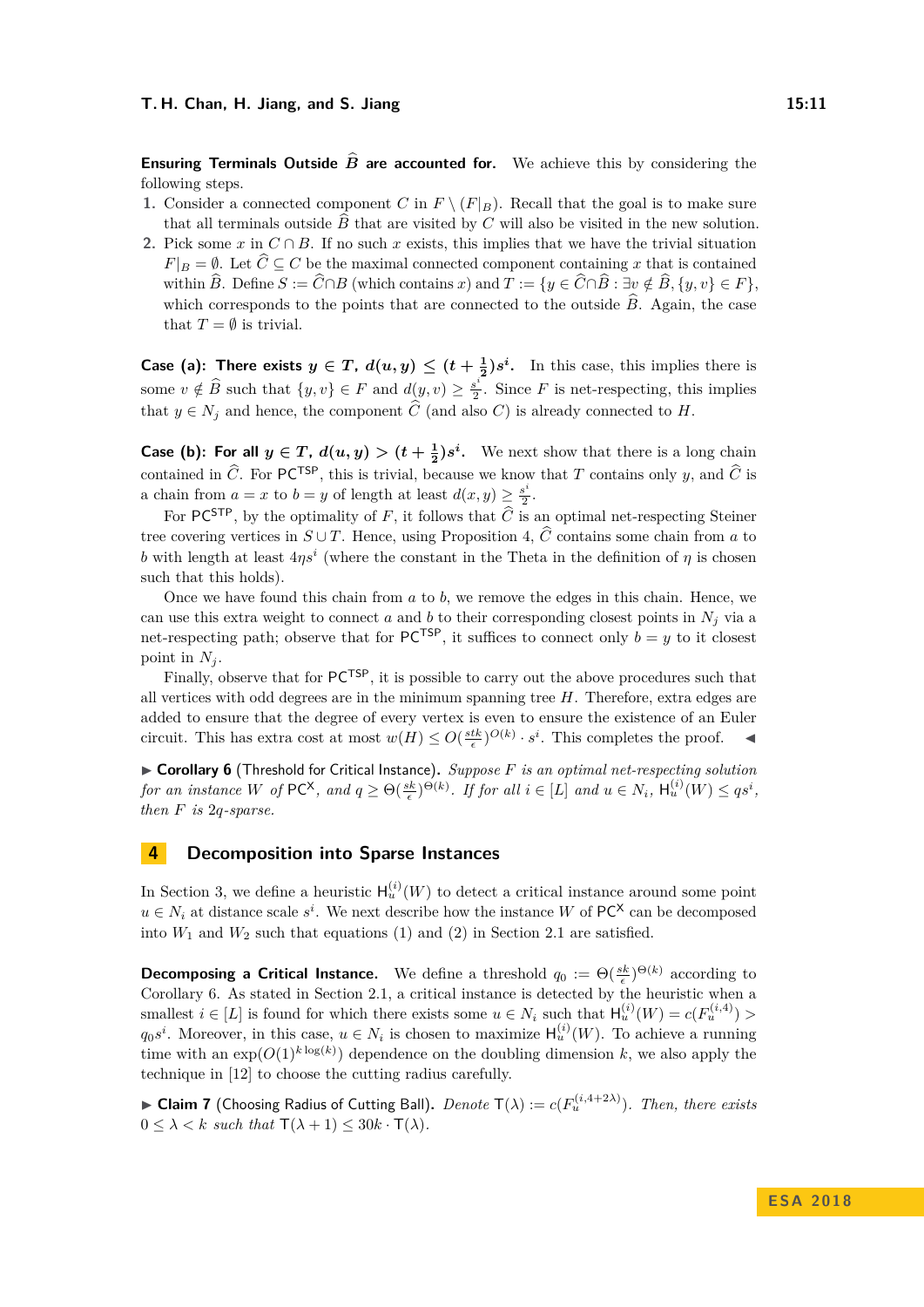**Proof.** The proof is omitted and can be found in the full version.

**Cutting Ball and Sub-Instances.** Suppose  $\lambda \geq 0$  is picked as in Claim [7,](#page-10-2) and sample  $h \in [0, \frac{1}{2}]$  uniformly at random. Define  $B := B(u, (4 + 2\lambda + h)s^i)$ . The original instance  $W = (T, \pi)$  is decomposed into instances  $W_1$  and  $W_2$  as follows:

- For  $W_1 = (T_1, \pi_1)$ , the terminal set is  $T_1 := (B \cap T) \cup \{u\}$ , where for  $v \neq u \pi_1(v) := \pi(v)$ and  $\pi_1(u) := +\infty$ . We denote the cost function associated with  $W_1$  by  $c_1$ .
- Suppose  $F_1$  is the (random) solution for instance  $W_1$  (that covers *u*) returned by the dynamic program for sparse instances (which can be found in the full version). Then, instance  $W_2 = (T_2, \pi_2)$  is defined with respect to  $F_1$ . The terminal set is  $T_2 := (T \setminus B) \cup \{u\}.$ For  $v \in T_2 \setminus \{u\}, \pi_2(v) := \pi(v)$  is the same; however,  $\pi_2(u) := \pi(T \cap B) - c_1(F_1) =$  $\pi(T \cap B \cap F_1) - w(F_1).$

Observe that the instance  $W_2$  depends on  $F_1$  through the choice of the penalty for  $u$ .

▶ Lemma 8 (Combining Solutions of Sub-Instances). *Suppose instance*  $W_1$  *is defined with cost function*  $c_1$  *and instance*  $W_2$  *is defined with respect to*  $F_1$  *of*  $W_1$ *. Furthermore, suppose*  $F_2$  *is a solution to instance W*2*, whose cost function is denoted as c*2*. Then, we have the following.*

- (i) *Suppose*  $\widehat{F}_1$  *is any solution to*  $W_1$  *that contains u, and let*  $F := \widehat{F}_2 \leftrightarrow_u \widehat{F}_1$ *. If*  $\widehat{F}_2$  *covers u*, then  $F = \hat{F}_2 \cup \hat{F}_1$  *is a solution to W with cost*  $c(F) \leq c_1(\hat{F}_1) + c_2(\hat{F}_2)$ *; if*  $F_2$  *does not cover u*, then  $F = \hat{F}_2$  *is a solution to W* with cost  $c(F) \leq c_1(F_1) + c_2(F_2)$ *. This implies [\(1\)](#page-8-3) in Section [2.1.](#page-6-1)*
- **(ii)** *The sub-instance W*<sup>2</sup> *does not have a critical instance with height less than i, and*  $H_u^{(i)}(W_2) = 0.$
- (iii)  $H_u^{(i)}(W_1) \leq O(s)^{O(k)} \cdot q_0 \cdot s^i$ .

**Proof.** The proof is omitted and can be found in the full version.

▶ **Lemma 9** (Combining Costs of Sub-Instances). *Suppose F is an optimal net-respecting solution for instance W* of  $PC^{\chi}$ . Then, for any realization of the decomposed sub-instances  $W_1$ and  $W_2$  as described above, there exist (not necessarily net-respecting) solution  $\hat{F}_1$  for  $W_1$  and  $net$ -respecting solution  $\widehat{F}_2$  for  $W_2$  such that  $(1 - \epsilon) \cdot \mathbf{E}\Big[c_1(\widehat{F}_1)\Big] + \mathbf{E}\Big[c_2(\widehat{F}_2)\Big] \leq c_W(F)$ , where *the expectation is over the randomness to generate*  $W_1^{\dagger}$  *and*  $\dot{W}_2$ *. Recall that the randomness to generate W*<sup>1</sup> *and W*<sup>2</sup> *involves the random ball B and the randomness used in the dynamic program to generate*  $F_1$  *to produce instance*  $W_2$  *and its cost function*  $c_2$ *.* 

**Proof.** The proof is omitted and can be found in the full version.

#### **References**

- <span id="page-11-1"></span>**1** Aaron Archer, MohammadHossein Bateni, MohammadTaghi Hajiaghayi, and Howard J. Karloff. Improved approximation algorithms for prize-collecting steiner tree and TSP. *SIAM J. Comput.*, 40(2):309–332, 2011.
- <span id="page-11-2"></span>**2** Sanjeev Arora. Polynomial time approximation schemes for euclidean traveling salesman and other geometric problems. *J. ACM*, 45(5):753–782, 1998.
- <span id="page-11-3"></span>**3** P. Assouad. Plongements lipschitziens dans **R** *n* . *Bull. Soc. Math. France*, 111(4):429–448, 1983.
- <span id="page-11-0"></span>**4** Egon Balas. The prize collecting traveling salesman problem. *Networks*, 19(6):621–636, 1989.
- <span id="page-11-4"></span>**5** Yair Bartal, Lee-Ad Gottlieb, and Robert Krauthgamer. The traveling salesman problem: Low-dimensionality implies a polynomial time approximation scheme. *SIAM J. Comput.*, 45(4):1563–1581, 2016.